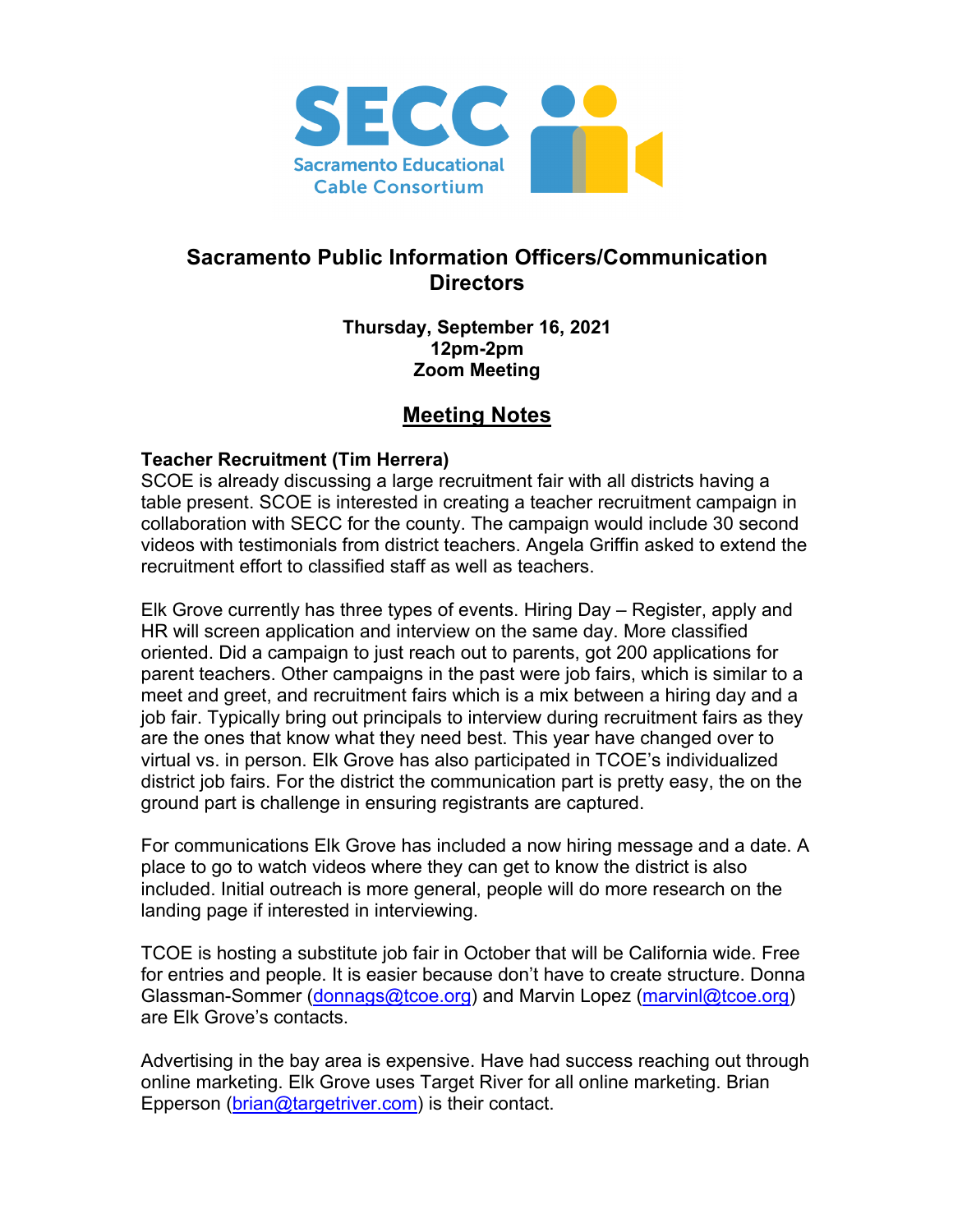The group thinks that PR around teaching credentials and substitute requirements would help with applicants as everyone would better understand if they are eligible.

Message – working in education isn't just about being a teacher. What is the benefit to working in education? Growth opportunities. Would be a good idea to get statements from those that are retiring, as they are very passionate and can testify to how fulfilling the career is.

Folsom Cordova – is reaching out to people who want to volunteer and work two or three days a week and ask if they would like to sub instead of volunteering.

PD – creating an employee value proposition and employer value proposition. Elk Grove revamped message to include and Xanthi thinks there has been a large response to that. Work as a group on education value proposition.

San Juan started to reach out to retirees to see if they would be willing to come back and help.

### **Round Table Sharing**

San Juan – Highlighting CTE Programs, making sure students are still taking part in the classes. Ensuring that staff is up to date on COVID restrictions. Always looking for more storytelling opportunities.

SCOE – Working internally on staff messaging. Most of staff is working remotely so communicating expectations when they return to the building. Charlene spoke about the classified employee program and the benefit of having the opportunity to recognize employees who may not normally receive attention. There will be nine categories.

Folsom Cordova – Working on employee recruitment, attendance and school funding form. There have been two ribbon cuttings in the last month. New elementary school and new CTE building at Folsom High School. Also working on website migration.

Elk Grove – Been working on how to bring Board resolutions to life. Test run last year to put more creative behind each resolution. Worked with the Board to further explain resolutions and information on what they mean. A lot of the resolutions support the equity work that district wants to work on. Looking at how to brand resolutions and work on explaining the purpose vs. the message. Used video to explain the benefit of using public transportation. Helped show that it is a safe alternative for students.

Robla – Working on foundational pieces of quality control around communications. Including website and social media updates. Looking to